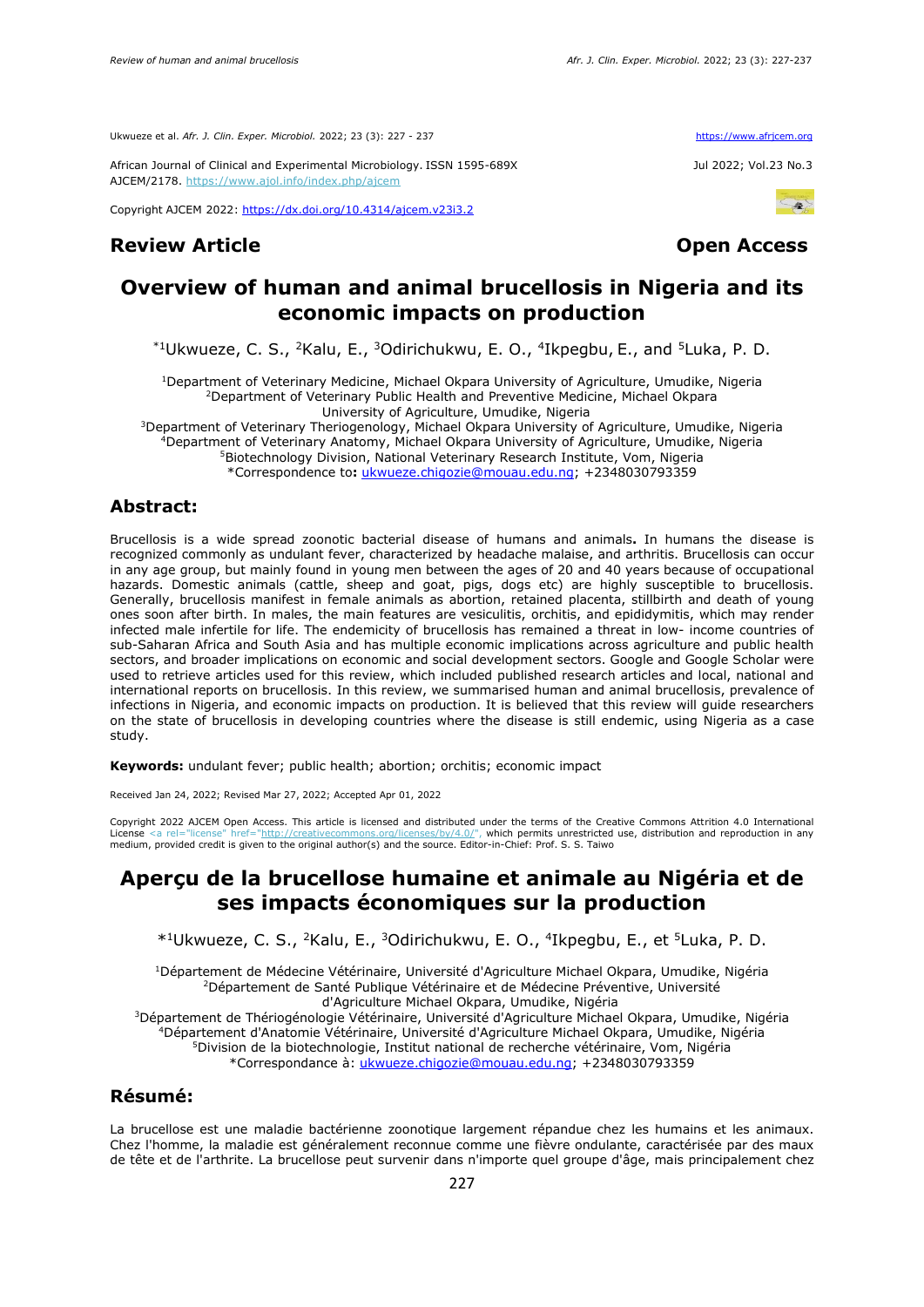les jeunes hommes âgés de 20 à 40 ans en raison des risques professionnels. Les animaux domestiques (bovins, ovins et caprins, porcs, chiens, etc.) sont très sensibles à la brucellose. Généralement, la brucellose se manifeste chez les femelles par l'avortement, la rétention du placenta, la mortinaissance et la mort des jeunes peu après la naissance. Chez les hommes, les principales caractéristiques sont la vésiculite, l'orchite et l'épididymite, qui peuvent rendre l'homme infecté infertile à vie. L'endémicité de la brucellose est restée une menace dans les pays à faible revenu d'Afrique subsaharienne et d'Asie du Sud et a de multiples implications économiques dans les secteurs de l'agriculture et de la santé publique, ainsi que des implications plus larges sur les secteurs du développement économique et social. Google et Google Scholar ont été utilisés pour récupérer les articles utilisés pour cette revue, qui comprenaient des articles de recherche publiés et des rapports locaux, nationaux et internationaux sur la brucellose. Dans cette revue, nous avons résumé la brucellose humaine et animale, la prévalence des infections au Nigeria et les impacts économiques sur la production. On pense que cette revue guidera les chercheurs sur l'état de la brucellose dans les pays en développement où la maladie est encore endémique, en utilisant le Nigeria comme étude de cas.

**Mots-clés:** fièvre ondulante; santé publique; avortement; orchite; impact économique

#### **Introduction:**

Brucellosis is a worldwide bacterial zoonotic disease, caused by several species of Brucella (1,2,3). Brucella is Gram-negative coccobacilli that infect almost all species of domestic animals and man. The domestic animals mainly infected are cattle, swine, goats, sheep and dogs and *Brucella species* known to cause disease in them includes *Brucella abortus, Brucella melitensis, Brucella ovis, Brucella suis, Brucella canis, Brucella microti, Brucella inopinata, Brucella ceti, and Brucella pinnipediali* (4,5,6). In humans, the disease is caused mainly by *B. melitensis* as the most pathogenic species, followed by *B. suis,* whereas *B. abortus* is considered the mildest type of brucellosis (7,8) All ages and sexes, both humans and animals are susceptible to brucellosis, particularly humans with the culture of keeping animals especially the nomads (9,10).

Brucellosis has existed for several years, recent evidence from Egyptian ancient skeletons shows that the disease dates back to 750 BC (6). The disease was first reported in 1887 by Dr. David Bruce who isolated the organisms from patients who were living on the island of Malta and was eventually named after him as brucellosis (11). The disease is also known as Malta fever, intermittent fever, Bang's disease, undulant fever, Gibraltar fever, Mediterranean fever, contagious abortion, Maltese fever, Crimean fever, and rocky fever. Thought to have been eradicated in many developed countries, brucellosis is now a re-emerging neglected zoonosis endemic in several zones, especially in the Mediterranean regions, Europe, Africa, Middle East, South and Central Asia and the Central and South America (2,12,13). The impacts of brucellosis are highly devastating in livestock, and in humans especially among African countries, where the documentation of the disease is very poor (14,15,16).

Brucellosis is often a sub-acute or chronic disease in animals. In cattle, sheep,

goats, other ruminants and pigs the initial phase following infection is often not apparent (7). In sexually mature animals the infection localizes in the reproductive system and typically produces placentitis followed by abortion in the pregnant female, usually during the last third of pregnancy, and epididymitis and orchitis in the male (3,7) Human brucellosis is a severe acute or chronic systemic disease, often insidious with symptoms similar to a severe influenza known as undulant fever, which persists for several weeks, months or longer and may get progressively worse if untreated (17). The initial symptoms are fatigue and headaches, followed by high fever, chills, drenching sweats, joint pains, backache, and loss of weight and appetite. Long-term effects can include arthritis, swelling of internal organs, depression, chronic fatigue and recurrent fevers (18). The clinical picture of brucellosis is usually not specific in animals or humans and diagnosis needs to be supported by laboratory tests. A history of recent exposure to a known or probable source of *Brucella species,* occupational exposure or residence in high infection prevalence area is a probable case of brucellosis (19).

Brucellosis is invariably transmitted by direct or indirect contact with infected animals or their products. Animals are the natural hosts of the *Brucella* organisms and are reservoirs for human infections. Humans acquire brucellosis mainly through the consumption of raw and unpasteurized milk or dairy products, inhalation, contaminated environment and tissue (2,19). Brucellosis is considered occupational hazard for veterinarians, abattoir workers and livestock keepers (6,7). Infected animal products; blood, placenta or uterine secretions are capable of gaining access to the body through broken skin and mucosa (6,20). Brucellosis has also been reported in terrestrial and marine mammals as in domestic animals (21). Recent studies have shown that increase in travel to endemic countries and have been associated with some outbreaks of brucellosis in the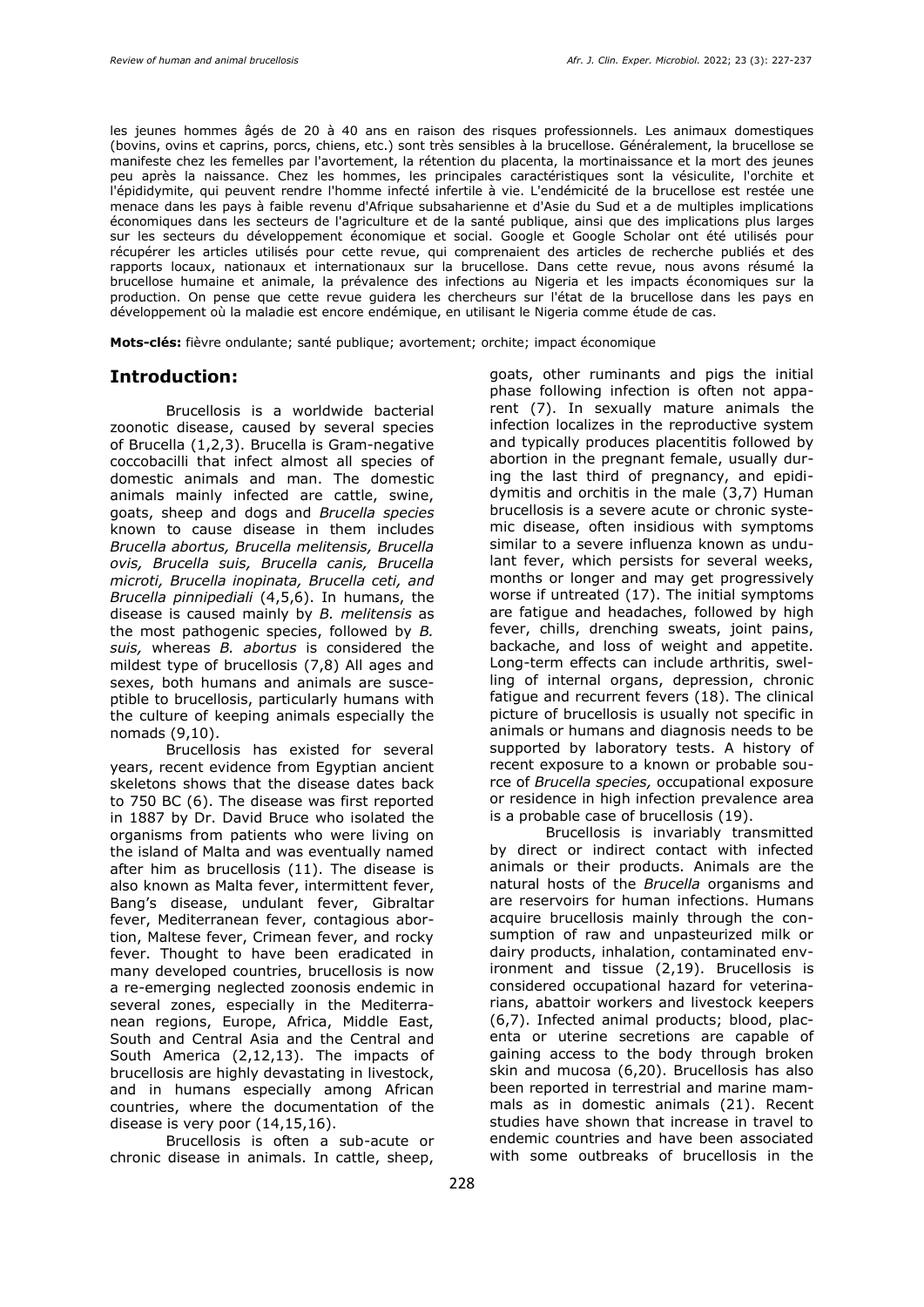human population (22,23,24). About 500,000 new cases of brucellosis are reported annually in human population (25). Animal-toanimal transmission occurs as a result of the large number of organisms shed in the environment.

Human infections are useful indicator of the presence of disease in animal populations, as animals are reservoir of infection and humans are source of information for the disease surveillance (26). The endemicity of brucellosis in Sub-Saharan Africa (15), is largely due to lack of attention and absence of adequate diagnostic facilities (3,10), lack of public awareness, inadequate public-sector animal health services, and low-income communities (2,27). In this review, we examined the previous outbreaks of brucellosis in human and animal populations in different parts of Nigeria with the view to creating awareness of its public health implications and the huge economic impacts on Nigeria economy.

#### **Methodology and Results:**

Online databases were searched for publications relevant to human and animal brucellosis in Nigeria using Google and Google Scholar engine during the month of July 2021. Publications used included research articles and local, national and international reports on brucellosis. Each of the 5 authors screened the retrieved publications for eligibility and relevance to the topic, and for adequate and verifiable referencing. Publications not relevant to the topic or that contained unverifiable information, obsolete references, inadequate referencing and duplicate information were excluded. Of the total of 96 articles obtained from the search, 64 were eligible and used for the review.

#### **Discussion:**

#### **Distribution of brucellosis in Nigeria**

Brucellosis is widespread and the prevalence of brucellosis varies from country to country and region to region in Africa and in various parts of the world (28). Nigeria is the most populous country in Africa with over 170 million as at 2012 [\(http://esa.un.org/wpp/](http://esa.un.org/wpp/) ascII-data/disk\_navigation\_ascII.htm) and has an estimated livestock population of 20.49 million cattle, 23.07 million sheep, 28.07 million goats, 6.54 million pigs ([http://www.](http://www/)fao.org /ag/againfo/resources/en/glw/GLW\_dens.html), 18,200 – 90,000 camels, and 210,000 horses ([http://faostat.fao.org/site/573/default.](http://faostat.fao.org/site/573/default.aspx#ancor) )aspx#ancor)

(29). Nigeria, India, Ethiopia, and Bangladesh account for 44% of poor livestock keepers globally, with Nigeria ranking second (14). Livestock production has always been important in Nigeria, and the rapidly emerging livestock sector now ranks second among the 20 poorest countries (14).

In Nigeria, brucellosis has been reported in 24.1% of abattoir workers in Abuja, Nigeria with occupational hazard and eating raw meat as risk factors (30). In Bauchi State Nigeria, seroprevalence rate of 33.5% was reported for human brucellosis, with 18.9% of the study population being positive for human IgG, 6.1% for human IgM and 74.15% for both IgG and IgM (19). In the north eastern part of the Nigeria, 5.2% prevalence of brucellosis among 500 occupationally exposed patients was reported (31). In another similar study in north-central part of the country, 43.8% of the 7.8% brucellosis infected hospital patients were reported to be abattoir workers (32). In the southwestern region of Nigeria, over 55% of 7161 people examined for brucellosis in different parts of the region had positive *Brucella abortus* antibodies in their sera, with higher titres found among dairy farmers and slaughter men than the general population (33). In another study in human population, Cadmus et al., (34) reported a high seroprevalence of 66.3% for brucellosis among apparently healthy abattoir workers.

In animals, a prevalence rate of 9.6% was reported in ruminants in Wukari, Taraba State (35). In slaughter cattle, the prevalence rates of 7.8% and 1.9% were reported from Oyo and Lagos (36), 20.0% prevalence in Zamfara State (37), and a herd prevalence of 32.2% in a prison cattle farm in Sokoto State (38). In the three States of Adamawa, Kano, and Kaduna, prevalence rates of 29.2%, 26.7% and 23.3% respectively, were reported (39), while the prevalence of 14.1% was reported in Obudu, Cross River State (40). In Plateau State, the prevalence rates of 37.3%, 2.5% and 3.7% were reported in Bassa, Riyom and Jos South Local Government Areas (LGAs) respectively (40). A more recent study in Kanke Local Government Area, Plateau State, reported a seroprevalence of 38.5% in a herd of cattle (41).

#### **Human brucellosis**

Human brucellosis is known by many different names such as Malta fever, Cyprus or Mediterranean fever, intermittent typhoid, Rock fever of Gibraltar, and more commonly, undulant Fever (42). Human brucellosis can occur in any age group, but the majority of cases are found in young men between the ages of 20 and 40 years. This is generally related to occupational hazards in young men (43-47). Brucellosis gained public health imp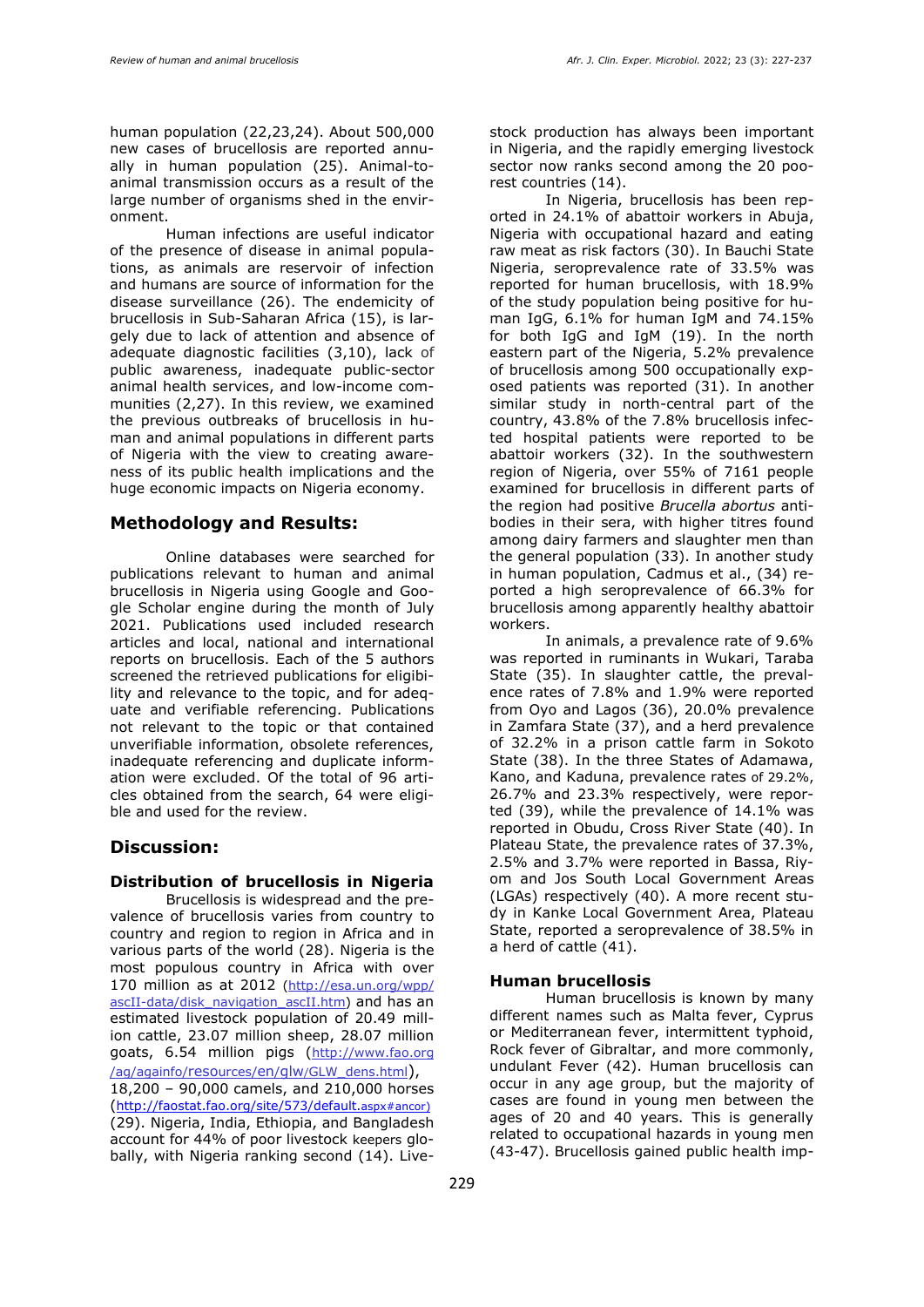ortance when the bacteria were transmitted to human via unpasteurized milk, meat, and animal by-products of infected animals (48).

In humans, *Brucella* sp infection results in the formation of granulomas consisting of epithelioid cells, polymorphonuclear leukocytes, lymphocytes, and giant cells. The granulomatous response is characteristic of *B. abortus* infections. In *B. melitensis* infections, the granulomas are very small, but there is often association with toxaemia*. Bordetella suis* infection is often accompanied by chronic abscess formation in joints and the spleen (43,49,50,51)

The human disease usually manifests itself as an acute febrile illness which may progress to a chronically incapacitating disease with severe complications. It is nearly always acquired directly or indirectly from animal sources, of which cattle, sheep, goats and pigs are by far the most important. In these natural hosts, the infection usually establishes itself in the reproductive tract, often resulting in abortion. Excretion in genital discharges and milk is common and is a major source of human infection (7). The onset of symptoms is insidious and according to the length or severity of symptoms of the disease is arbitrarily classified as acute (less than 8 weeks), sub-acute (from 8-52 weeks) or chronic (more than 1 year).

The acute form is a typical brucellosis where almost all patients involved have a history of fever accompanied by weakness, malaise, headache, back-ache, anorexia, weight loss, myalgia, and arthralgia with a temperature of over  $38.5^{\circ}$ C in more than  $85\%$  of patients. The sub-acute form, consist of patients who have relapsed due to incomplete or partial antibiotic treatment and patients who have received inappropriate antibiotics because of incorrect diagnosis. The clinical picture is more protean and may be an important cause of fever of unknown origin. The symptoms are generally milder, and localized infection can be seen. Chronic brucellosis is extremely rare in children but more frequent in older people and is similar to chronic fatigue syndrome. Affected patients generally suffer from a psychoneurosis, sweating, and weight loss with ocular manifestations such as episcleritis and uveitis are frequent. Fever is rare and localized infection can be seen (43,49, 51,52).

Localized brucellosis refers to cases in which organisms are not isolated from blood but are localized in specific tissues such as bone, joints, cerebrospinal fluid, liver, kidneys, spleen, or skin. Localization may be the principal manifestation of systemic infection, or may be the only manifestation of a chronic infection. Localized infection is sometimes referred to as complication when it occurs from systemic infection (49). Brucellosis also increase the risk of spontaneous abortion, premature delivery, miscarriage, and intrauterine infection with fetal death in humans as well, and is usually accompanied with malaise, fatigue, and arthritis (53,54). Human-to-human transmission is unusual. However, rare cases due to blood transfusion, bone marrow transplantation and sexual transmission have been reported (55,56).

#### **Brucellosis in domestic animals**

Brucellosis is a disease of many animal species, most especially those of food animals (cattle, sheep, goats and pigs) that produce milk, though other species such as camels, buffaloes, yaks and reindeers are also susceptible (26). Recently brucellosis has also been recognized in marine animals, which may also have the capacity to cause human infection (21). The *Brucella* species are host specific but cross species infections has been reported to occur, especially with *B. melitensis.* Infections in many wildlife species have been reported but those that obviously affect population fecundity to result in human infections are quite rare (27).

In cattle, brucellosis is usually caused by *B*. *abortus* which has been identified with seven distinct different biovars, namely 1, 2, 3, 4, 5, 6 and 9. The biovar 1 is the most important and widespread *B. abortus* biovar. Natural infection with other *Brucella* species is quite rare. In areas where *B. melitensis*  infection is enzootic in small ruminants, it is rarely seen as abortion in cattle even though some infected animals may become carriers and excrete the bacteria in the urine, milk, and vaginal discharges (57,58). The major clinical sign in pregnant females is abortion in bovine and buffalo cows. Abortion usually occurs from the  $5<sup>th</sup>$  to the  $8<sup>th</sup>$  month of gestation. The occurrence of abortion is related to some factors such as the stage of pregnancy, the number of infecting organisms and the animal resistance (57,58) Apart from abortion, premature, stillborn or weak calves may occur. Abortion is often followed by placental retention and metritis, which may cause permanent or transient infertility (59).

In bulls, the disease is characterized by fever, vesiculitis, orchitis, and epididymitis. In severe cases, it can also be the reason for testicular abscesses, metritis or orchitis which can lead to lifetime infertility. In cattle, as well as other animals, brucellosis symptoms can be varied from severe acute to subacute or chronic, depending upon the organ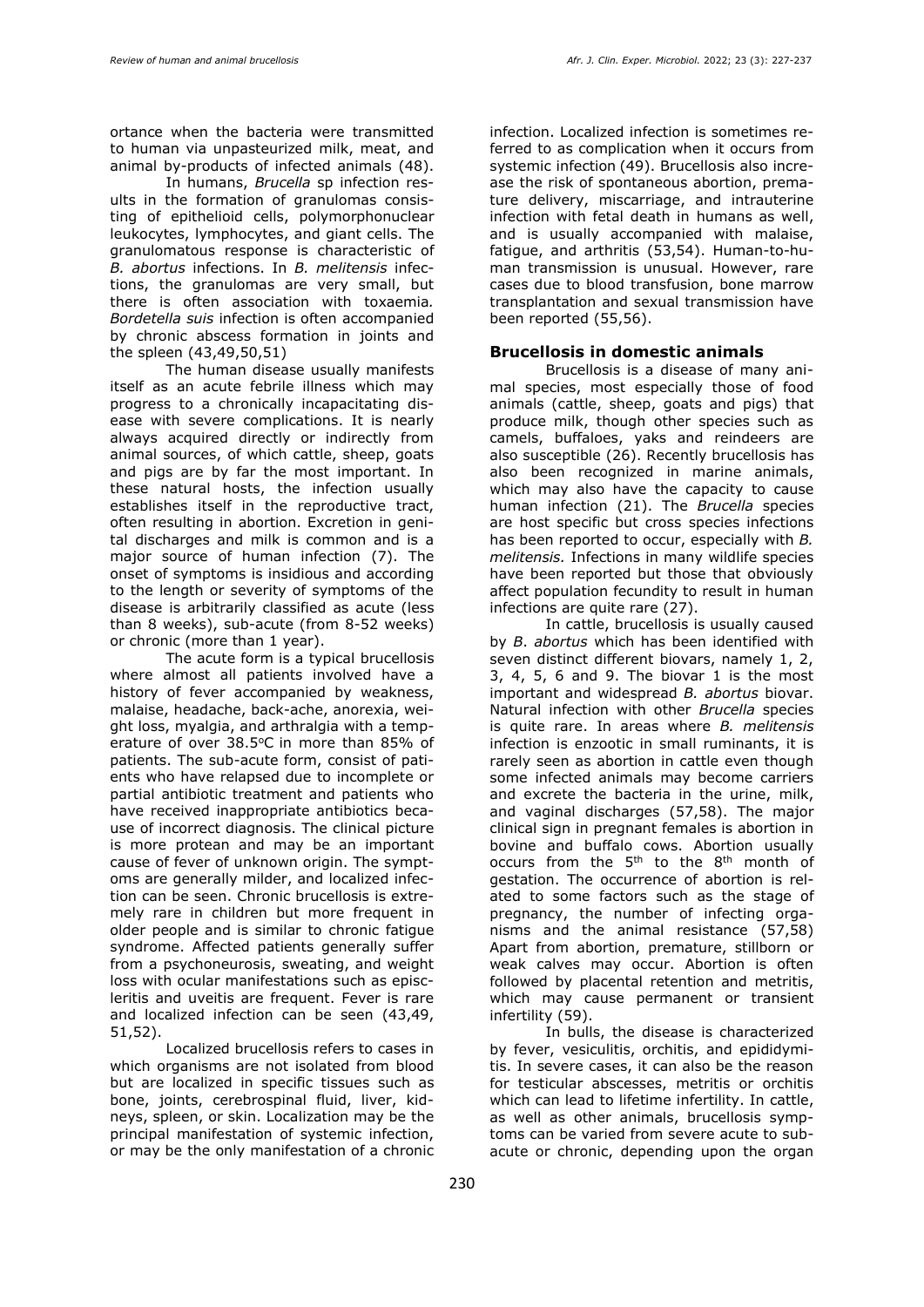of infection and the types of animals (60). Brucellosis in sheep and goats are mainly caused by *B. melitensis* and *B*. *ovis*, though other *Brucella* species can infect sheep and goats. Biovars 1 and 3 are most frequently isolated in small ruminants in the Mediterranean, the Middle East and Latin America (61). *B. abortus* has been isolated from eight sheep and from their offspring over a period of 40 months (58,62) and *B. suis* was isolated from the semen of a ram (63). The course of *B. melitensis* infection in small ruminants is similar to *B. abortus* infection in cattle, where the main clinical manifestations of brucellosis in ruminants are abortions, stillbirths and the birth of weak offspring which usually occur in the last third of the pregnancy following infection (64). Sheep and goats usually abort only once, but reinvasion of the uterus and shedding of organisms can occur during subsequent pregnancies (65). Milk yield is significantly reduced in animals that abort, as well as in animals whose udder becomes infected after a normal birth, although mastitis is an uncommon clinical finding (62). Acute orchitis and epididymitis usually occur in males, and may result in infertility. Brucellosis may occasionally result in arthritis in both sexes and many non-pregnant sheep and goats may remain asymptomatic (57). The effect of the disease at flock level is characterized by a general decrease in flock fertility, an increase in lamb/kid mortality with a low weaning percentage, a decrease in milk production and an increased culling of males due to chronic lesion on reproductive organs (58, 66,67,68).

In pigs, *B. suis* is the only known species that causes brucellosis leading to systemic infection and reproductive problems. Pigs can also be infected by other *Brucella* species but the infection is invariably self-limiting (69). Clinical signs of *B. suis* infection in pigs vary considerably, depending on the animal age, previous exposure, and the organ involved (70). Manifestations of swine brucellosis are abortion, birth of weak piglets, infertility, orchitis, epididymitis, spondylitis of especially the lumbar and sacral regions, arthritis, paralysis of hindlimbs, and lameness, but many infected herds may have no signs. There is no pyrexia, and death is rare (69). Abscess of different sizes frequently occur in organs and tissues (59).

Abortions have been observed as early as 17 days following natural insemination by boars disseminating *B. suis* in the semen. Early abortions are usually unnoticed by the owner, and the only evidence of infection is that the sow displays signs of oestrus 30 to 45 days after mating. Little or no vaginal discharge is observed in early abortions. Abortions that occur during mid or late stages of gestation are usually associated with females that acquire infection after 35 to 40 days of pregnancy (58,70). The rate of abortion is higher in sows or gilts exposed to *B. suis* via the genital tract at the time of breeding. Abortions may occur at any time and are influenced more by the time of exposure to the *B. suis* rather than by the stage of gestation (69). Infected boars are unlikely to develop localized genital infection. However, boars that do develop genital infection hardly recover from it. Infertility and lack of sexual activity may occur in infected boars and is frequently associated with testicular abnormality. Most often, boars have infections in their accessory genital glands. Infection of the genital organs lasts for a shorter period of time in the female than in the male (58).

In dogs, *Brucella canis* infection is one of the major causes of reproductive disorders in wild and domestic dogs. The highest prevalence occurs among breeding dogs in commercial kennels (71), where significant reproductive losses can be seen. Up to 75% fewer puppies may be weaned from affected kennels according the hygienic and sanitary conditions (71,72). Clinical signs vary from asymptomatic to mild, despite an ongoing systemic infection. Morbidity is high but mortality is low. Bacteraemia develops within two to three weeks after infection but the incubation period to clinical reproductive signs is variable (73).

The major cardinal sign of canine brucellosis is late abortion, which can occur between 30-57 days of gestation, being more common from 45 to 55 days of gestation in about 75% of the cases. Abortions are followed by mucoid, serosanguineous, brownish or grey vaginal discharge that persists for up to six weeks (73,74). The infected female can produce consecutive abortions and present litters of sick born pups that die a few hours to more than one month after delivery and apparently normal offspring can also develop the disease later in life (58,75). Abortions, premature litters and conception failures are frequently observed in infected kennels. Resorption or early embryonic death within 2 to 3 weeks after breeding can also occur, which usually mistaken for failure to conceive (73,74). Pups are lost as early as 20 days or are carried nearly to term. Infected bitches may deliver a normal litter the next pregnancy or give birth to living, partly autolyzed, stillborn and normal pups that die within hours. The surviving pups are bacteraemic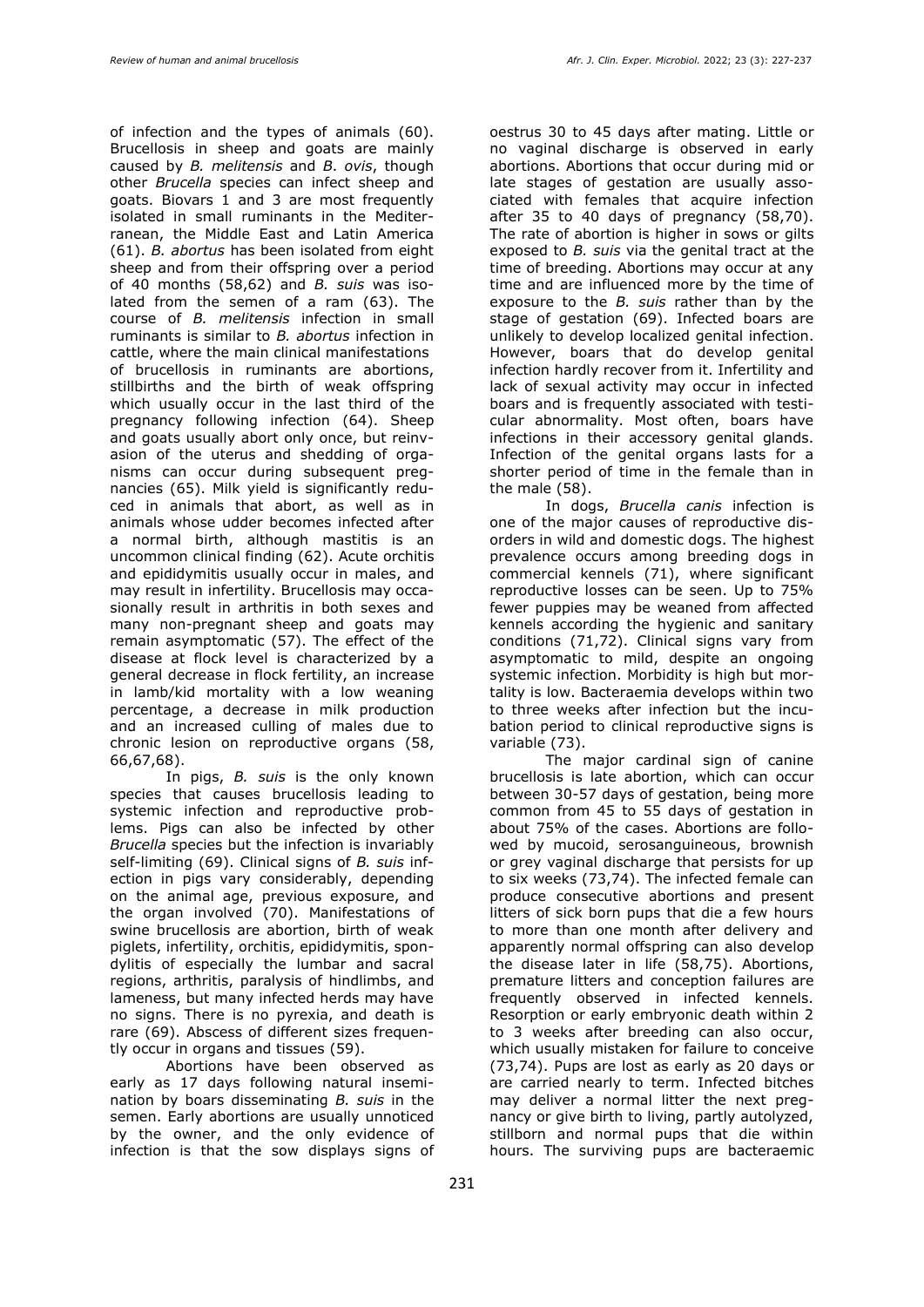for a minimum of several months (74). Other congenitally infected pups can be born normal and later develop brucellosis in life (58).

In male dogs, clinical manifestations are severe epididymitis, orchitis and prostatitis. Epididymitis usually begins 5 weeks after infection. Acute inflammation, with pain and swelling, enables physical examination and detection of orchitis and epididymitis. During the acute phase, epididymal swelling increases in size, accompanied by pain and presence of serosanguineous fluids in the tunica. Scrotal dermatitis develops from the constant licking by the male dogs, leading to infective dermatitis from secondary contamination by non-haemolytic staphylococci (74,75).

#### **Economic impacts of brucellosis on production**

Brucellosis is consistently ranked among the most economically important zoonoses globally (13,14,76). The economic impact of brucellosis varies by geography and livestock system and could be rightly referred to as multiple burdens with significant economic implications on humans, livestock and wildlife (2). Brucellosis has been successfully controlled or eliminated in livestock populations in many high-income countries persisting only in wildlife populations as sources of reservoirs infection (e. g. Bison and Elk in North America). In emerging middle-income countries, the brucellosis picture is much more variable as they tend to report the greatest number of outbreaks and animal losses with its attendant economic cost whereas, in low-income countries, the disease is endemic and neglected, with large disease and livelihood burdens in animals and people, and almost no effective control (76,77). Not surprisingly, most of these countries have less public investment in veterinary and health services, weaker surveillance and operational capacity. Endemicity of brucellosis in low-income countries of sub-Saharan Africa and South Asia has multiple economic implications across agriculture and public health, and broader implications on economic and social development sectors.

High prevalence of brucellosis associated with increasing intensification of small and medium-sized livestock enterprises and relatively uncontrolled livestock movement in traditional pasture-based systems also reflect in the economic cost. In livestock several studies have shown positive associations between greater productivity losses and higher prevalence as seropositive animals have higher rates of abortion, stillbirth, infertility and calf mortality, as well as reduced growth and longer calving intervals (2,78). Often, infected females will abort only once, although they may remain infected their entire life. Long-standing infections can result in arthritis and hygromas which is a useful marker for brucellosis at herd level.

Production losses are not just limited to pregnancy outcomes but might as well include milk especially in high income countries where it has been documented that aborting cows kept for milking produced 20% to 25% less milk for that season, while seropositive non-aborting cows produced 10% below potential (2). Animal brucellosis caused by *B. melitensis* usually occurs in outbreaks rather than in a more regular endemic pattern and the resulting productivity losses are less well documented in tropical Asia and Africa. The reverse is however the case in some other countries where sheep and goat husbandry substantially contribute to gross domestic product (GDP). For instance, a study in India estimated the annual economic loss at Rs.1180 and Rs.2121.82 (current exchange rate of \$1=Rs.56 during this study) per infected sheep and goat respectively (79). Studies on the economic production losses of bovine brucellosis are reasonably consistent across a range of production systems in Africa, with losses estimated at 6% to 10% of the income per animal (77,80,81). In Nigeria, losses were estimated at US \$575,605 per year or US \$3.16 per bovine (prevalence 7% to 12%) (82), while that of Argentina were estimated at US \$60 million per year or US \$1.20 per bovine when the prevalence was around 5% (83).

In humans, the main risks for people are occupational (contact with livestock) and consumption of dairy products. Several studies in vulnerable populations reported high seroprevalences an average of 11% among livestock keepers/abattoir workers and 7% among suspect hospital patients. Economic losses caused by the disease in humans are a consequence of the cost of hospital treatment, cost of drugs, patient out of pocket treatment expenses, and loss of work or income due to illness. In Spain, losses from hospital costs and lost pay were estimated at 787.92 pesetas per patient (84), while estimated costs per case in New Zealand were NZ \$3,181 (85). Broader human disability adjusted life year (DALY) burdens for brucellosis are yet to be estimated globally or across low-income countries (86). This reflects the fact that human brucellosis is even more under reported than animal brucellosis. It usually presents as an acute febrile illness often mistaken for malaria or typhoid (7,87). There is therefore a great need to introduce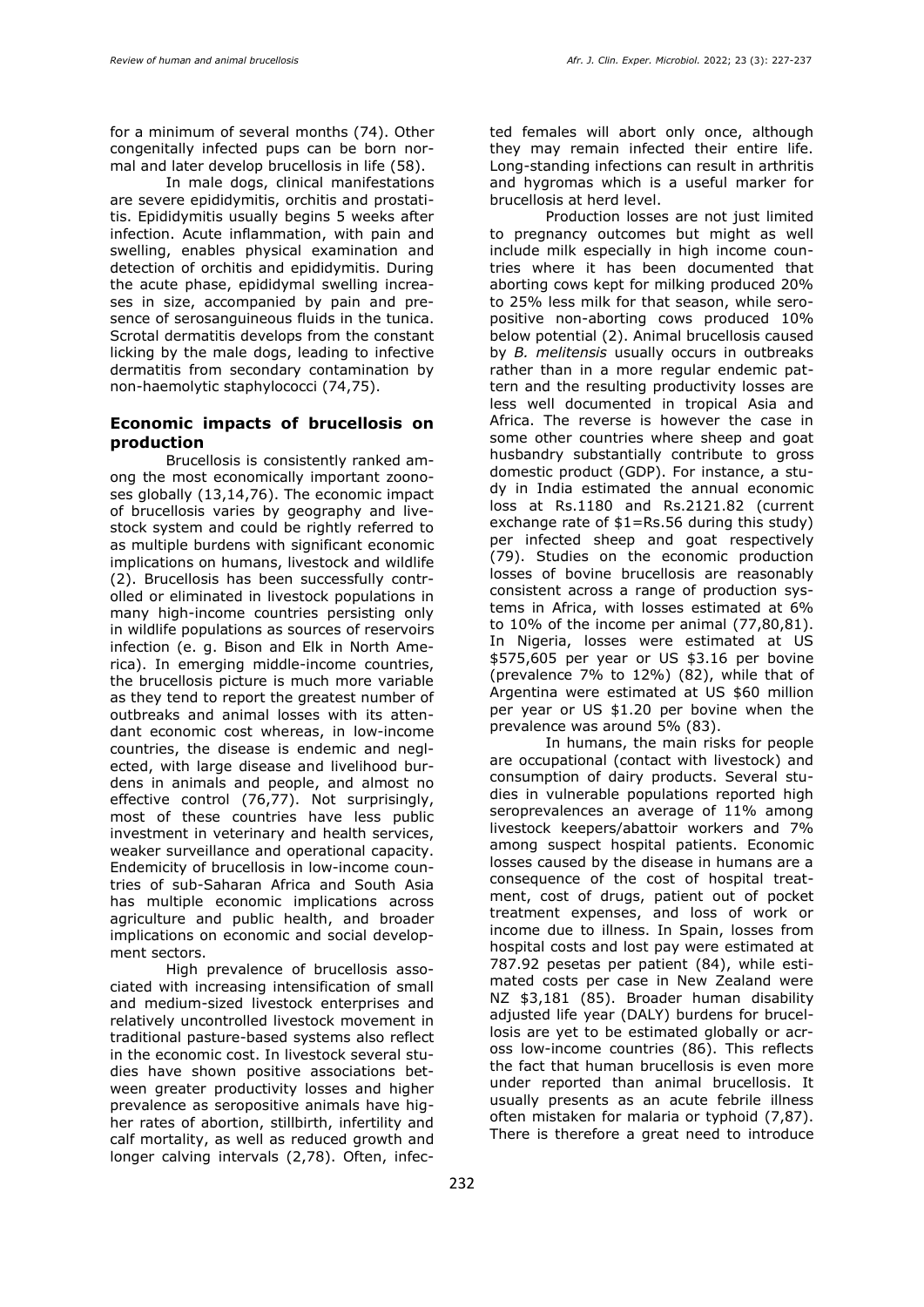earlier differential diagnosis for brucellosis in high-risk populations (88).

On a general note, estimating the economic impact of brucellosis requires holistic and all-encompassing approach which will put together several of the factors enumerated above. Some of these factors includes but are not limited to; (i) cost of illness in livestock (medication treatment cost, loss of production); (ii) cost of prevention (vaccination, livestock sector treatment, herd slaughter, market loss due to risk of infected meat and milk, mortality, morbidity, lower production, loss of exports increased biosecurity); (iii) opportunity costs (loss of animal genetic resources, loss of opportunities occasioned by spending on disease prevention and cure); and (iv) cost of illness in human (cost of drugs, patient out of pocket treatment expenses, and loss of work or income due to illness). It should however be noted that some possible outcome, for instance, feeling of unwell, emotional cost of infertility following abortion, sterility, still birth etc, and risk of loss of life in humans, may not be accurately quantified although these costs exist

#### **Diagnosis of brucellosis**

Human brucellosis has a wide clinical spectrum and presents various diagnostic difficulties because it mimics many other diseases. The diagnosis of brucellosis requires the isolation of *Brucella* from blood or body tissues or the combination of suggestive clinical presentation and positive serology. Proper diagnosis is one of the key obstacles for the complete eradication of brucellosis. Amplification of *Brucella* DNA by polymerase chain reaction (PCR) assay is currently used in the diagnosis of brucellosis. For PCR, peripheral blood or non-blood samples can be used. It was reported that the sensitivity of PCR was 100% and the specificity 98.3% in patients with brucellosis of bacteraemic, non-bacteraemic and focal complications (89,90)

Several serologic tests have been developed to measure antibodies against *Brucella* which includes; tube agglutination test (TAT), Rose Bengal test (RBT), anti-Brucella Coombs test, and enzyme-linked immunosorbent assay (ELISA). The TAT is widely used, and a single titer of  $\geq$ 160 or a fourfold rise in titer is considered significant (91-93). Serology for laboratory workers exposed to *Brucella* is usually performed at 0, 6, 12, 18, and 24 weeks, post exposure. The immune response to *Brucella* is characterized by an initial production of IgM antibodies followed by IgG antibodies. The major antigens that are useful for diagnosis of brucellosis are the smooth (S) lipopolysaccharide (LPS) of *Brucella* outer membrane and internal proteins.

The Centre for Disease Control (CDC) recommends that *Brucella* serology testing only be performed using tests approved by the Food and Drug Administration (FDA) or validated under the Clinical Laboratory Improvement Amendments (CLIA) and shown to reliably detect the presence of *Brucella* antibodies. Results from these tests should be considered supportive evidence for recent infection only and interpreted in the context of a clinically compatible illness and exposure history. Detection of antibodies to *Brucella*  cytoplasmic proteins by ELISA and Western blot in cerebrospinal fluid (CSF) is another diagnostic approach in neuro-brucellosis (94). Among the serological methods currently in practice, the serum agglutination test (SAT) is commonly used for the diagnosis of *Brucella* infection in humans (95).

# **Prevention and control of brucellosis**

Despite the huge efforts invested on the control of animal brucellosis, results have not always matched the expectations, particularly in ovine and caprine brucellosis, in which control has proven to be more challenging than that of bovine brucellosis (96, 97). This situation may be the consequence of the combination of several factors, including but not limited to those inherent to the infected host, the aetiological agent, epidemiological situations and environmental factors bordering on human cultural practice (98,99). Many stakeholders have employed various strategies, either in isolation or in combination, which were not without their peculiar differences and challenges.

Prevention of brucellosis is based on surveillance and the prevention of risk factors. The most effective prevention strategy is the elimination of infection in animals. Vaccination of cattle, goats and sheep is recommended in enzootic areas with high prevalence rates. Serological or other testing and culling can also be effective in areas with low prevalence. In countries where eradication in animals through vaccination or elimination of infected animals is not feasible, prevention of human infection is primarily based on raising awareness, food safety measures, occupational hygiene and laboratory safety. Moreover, pasteurization of milk for direct consumption and for creating derivatives such as cheese is an important step to preventing transmission from animals to humans. Education campaigns about avoiding unpasteurized milk products can be effective, as well as government policies on their sale (90). In agricultural work and meat process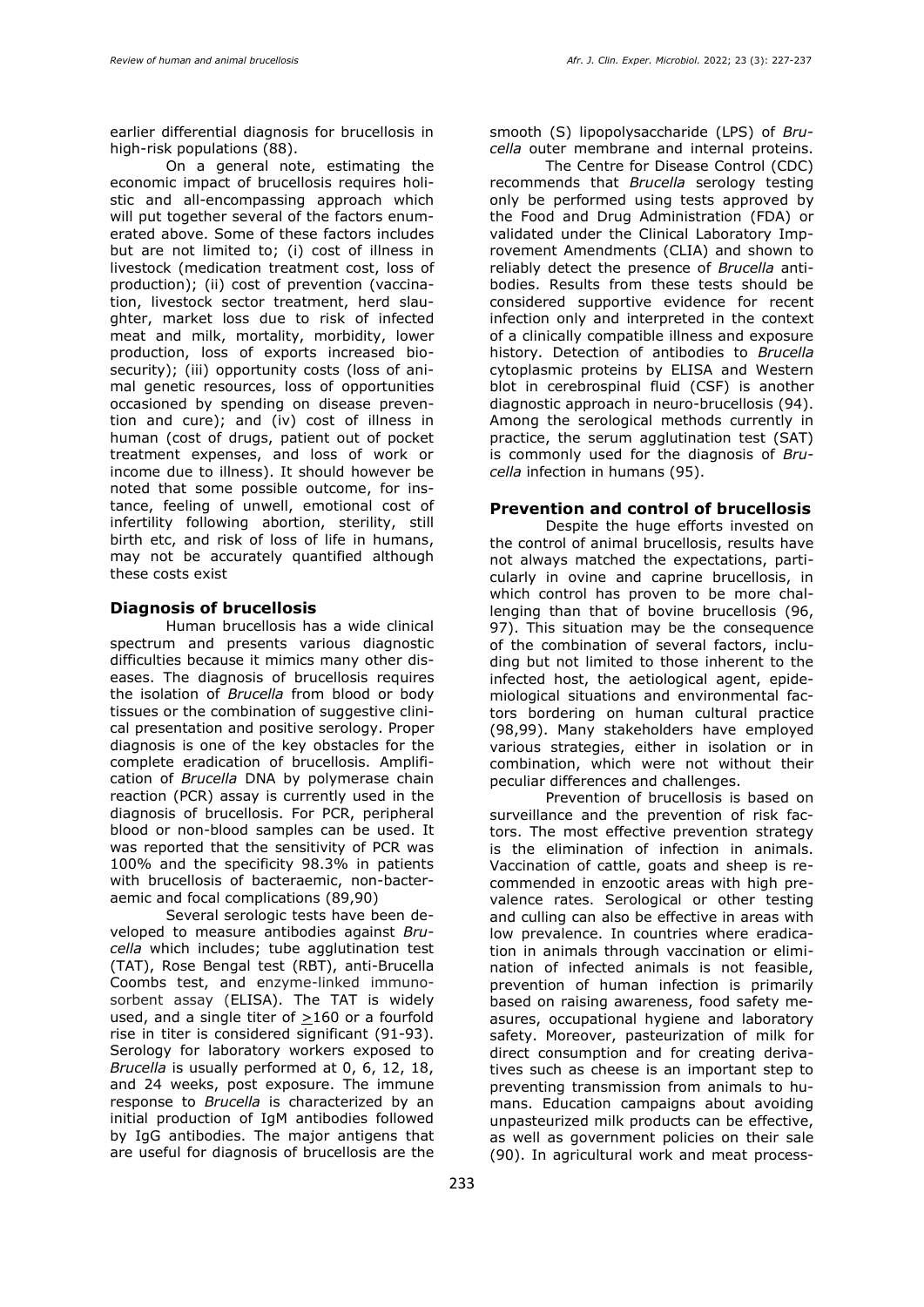ing, protective barriers and correct handling and disposal of afterbirths, animal carcasses and internal organs are an important prevention strategy. Surveillance using serological tests, as well as tests on milk such as the milk ring test, can be used for screening and could play an important role in campaigns to eliminate the disease. As well, individual animal testing both for trade and for disease control purposes, is practiced (7,100).

In endemic areas, vaccination is often used to reduce the incidence of infection. Several vaccines are available that use modified live viruses as detailed in the [OIE Manual](https://www.oie.int/app/uploads/2021/03/3-01-04-brucellosis-1.pdf)  [of Diagnostic Test and Vaccines for Terrestrial](https://www.oie.int/app/uploads/2021/03/3-01-04-brucellosis-1.pdf)  [Animals,](https://www.oie.int/app/uploads/2021/03/3-01-04-brucellosis-1.pdf) and as the disease becomes closer to being eliminated, a test and stamping-out program is required to completely eliminate it. Human brucellosis is best prevented by controlling the infection in animal population. Pasteurization of milk from infected animals was an important way to reduce infection in humans (101).

Summarily, despite the nature of this disease and the perceived challenges of its control in animals (the primary host), three major strategies including strict bio-security at the farm level, test and slaughter programs, and immunization of susceptible population, have been demonstrated as effective tools to control brucellosis in domestic animals especially when used in combination. In addition to these strategies, other complementary tools such as epidemiological situation in a given setting, availability of resources, animal identification, animal movement control, economic compensations, and others, should be considered to ensure the success of each instituted program per time (96,102).

#### **Conclusion:**

In conclusion, brucellosis can be considered a paradigm of the need for a "One World, One Health" strategy given that the only approach to achieve the control and subsequent eradication of this zoonotic disease is the cooperation between the industry, producers, and public and animal health authorities (103). It is therefore necessary that all hands should be on deck and all necessary arsenals be employed to combat this silent and often neglected zoonosis whose negative impact cannot be denied in several parts of the world, especially in developing countries.

#### **Contribution of authors:**

UCS conceptualized the study and contributed to the introduction and distribution of brucellosis in Nigeria; KE contributed to human brucellosis and diagnosis; OEO contributed to economic impacts of brucellosis, prevention and control; IE contributed to brucellosis in domestic animals; and LPD revised the entire manuscript and provided conclusion for the review.

#### **Source of funding:**

No funding was received for the study

## **Conflict of interest:**

No conflict of interest is declared.

#### **References:**

- 1. World Health Organization. Brucellosis in humans and animals: WHO guidance. Geneva, World Health Organization. In: Heymann, D. L., (editor). Control of communicable diseases manual: an official report of the American Public Health Association. 18th ed. Washington DC: World Health Organization/American Public Health Association; 2005.
- 2. McDermott, J., Grace, D., and Zinsstag, J. Economics of brucellosis impact and control in low-income countries*.* Rev Sci Tech, 2013; 32 (1): 249-261. doi: 10.20506/rst.32.1.2197.
- 3. Ducrotoy, M., Bertu, W. J., Matope, G., et al. Brucellosis in Sub-Saharan Africa: Current challenges for management, diagnosis and control. Acta Trop. 2015a; pii: S0001-706X30 147-9 <https://doi.org/10.1016/j.actatropica.2015.10.023>
- 4. Foster, G., Osterman, B. S., Godfroid, J., et al. *Brucella ceti* sp. Nov. and *Brucella pinnipedialis* sp. Nov. for *Brucella* strains with cetaceans and seals as their preferred hosts. Int J Syst Evol Microbiol. 2007; 57:2688-2693. <https://doi.org/10.1099/ijs.0.65269-0>
- 5. Godfroid, J., DeBolle, X., Roop, R. M., et al. The quest for a true one health perspective of brucellosis. Rev Sci Tech. 2014; 33: 521-538.
- 6. Bamaiyi, P. H. Prevalence and risk factors of brucellosis in man and domestic animals: A review. Int J One Health. 2016; 2 (6): 29-34. doi: [10.14202/IJOH.2016.29-34](http://dx.doi.org/10.14202/IJOH.2016.29-34)
- 7. Corbel, M. J. Brucellosis in humans and animals. World Health Organization, Geneva. 2006
- 8. Yohannes, M., Singh, P., and Gill, J. Seroepidemiological survey of human brucellosis in and around Ludhiana. Emerg Health Threats J. 2011; 4: 7361
- <https://doi.org/10.3402/ehtj.v4i0.7361>
- 9. Regassa, C., Mekonnen, D., Yamuah, L., et al. Human brucellosis in traditional communities in Ethiopia. IJTDH. 2009; 4: 59-64.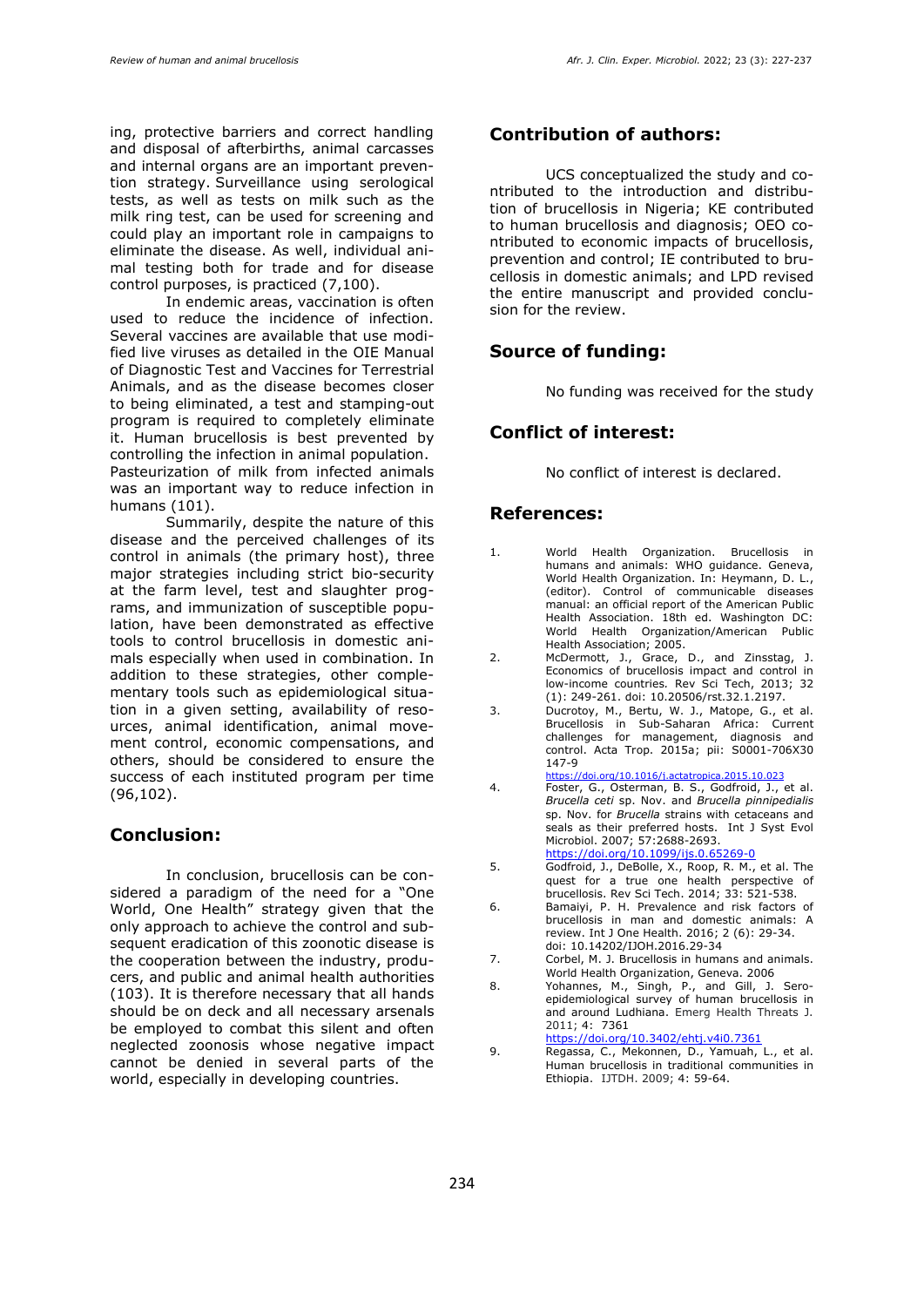- 10. Boukary, A. R., Saegerman, C., Abatih E., et al Seroprevalence and potential risk factors for *Brucella* spp. infection in traditional cattle, sheep and goats reared in urban, peri-urban and rural areas of Niger PLoS One. 2013; 8 (12): e83175. doi: [10.1371/journal.pone.0083175](https://dx.doi.org/10.1371%2Fjournal.pone.0083175)
- 11. Wyatt, H. V. Lessons from the history of brucellosis. Rev Sci Tech. 2013; 32 (1): 17-25.
- 12. Perry, B., Randolph, T., McDermott, J., et al. Investing in animal health research to alleviate poverty. International Livestock Research Institute, Nairobi, Kenya. 2002
- 13. [Rubach,](https://pubmed.ncbi.nlm.nih.gov/?term=Rubach+MP&cauthor_id=23963260) M. P., [Halliday,](https://pubmed.ncbi.nlm.nih.gov/?term=Halliday+JE&cauthor_id=23963260) E. B., Cleav[eland,](https://pubmed.ncbi.nlm.nih.gov/?term=Cleaveland+S&cauthor_id=23963260) S., et al. Brucellosis in low-income and middle-income countries. Curr Opin Infect Dis. 2013; 26 (5): 404-412. doi:10.1097/QCO.0b013e3283638104
- 14. International Livestock Research Institute (ILRI). Institute of Zoology, Hanoi School of Public Health. Mapping of poverty and likely zoonoses hotspots. Zoonoses Project 4. Report to the Department for International Development, UK. ILRI, 2012 www.dfid.gov.uk/r4d/Output/190314/Default.aspx
- (Accessed 5 July 2012). 15. Dean, A. S., Crump, L., Greter, H., et al. Global burden of human brucellosis: A systematic review of disease frequency. PLoS Negl Trop Dis. 2012; 6 (10) https://doi.org/10.1371/journal.pntd.00018
- 16. Ducrotoy, M. J., Bertu, W. J., Ocholi, R. A., et al. Brucellosis as an Emerging Threat in Developing Economies, Lessons from Nigeria. PLoS Negl Trop Dis. 2014; 8 (7): 3008. <https://doi.org/10.1371/journal.pntd.0003008>
- 17. Farrar, J., Hotez, P., Junghanss, T., et al. Manson´s Tropical Diseases, 2013; 23.
- 18. Kayser, H. F., Medical Microbiology 8<sup>th</sup> edn. 2005.
- 19. [Igawe,](https://pubmed.ncbi.nlm.nih.gov/?term=Igawe+PB&cauthor_id=32537048) P. B., [Okolocha,](https://pubmed.ncbi.nlm.nih.gov/?term=Okolocha+E&cauthor_id=32537048) E., [Kia,](https://pubmed.ncbi.nlm.nih.gov/?term=Kia+GS&cauthor_id=32537048) G. S., et al. Seroprevalence of brucellosis and associated risk factors among abattoir workers in Bauchi State, Nigeria. Pan Afr Med J. 2020; 7; 35: 33. doi:10.11604/pamj.2020.35.33.18134
- 20. Roth, F., Zinsstag, J., Orkhon, D., et al. Human health benefits from livestock vaccination for brucellosis, case study. Bull WHO. 2003; 81 (12): 867-876.
- 21. Vassalos, C. M., Economou, V., Vassalou, E., et al. Brucellosis in humans, why is it so elusive. Rev Med Microbiol. 2009; 20 (4): 63-73. doi: 10.1097/MRM.0b013e3283344b5a
- 22. Hadda, V., Khilnan, G., and Kedia, S. Brucellosis presenting as pyrexia of unknown origin in an international traveller: A case report. Cases J. 2009 2: 7969.
- [https://doi.org/10.4076/1757-1626-2-7969.](https://doi.org/10.4076/1757-1626-2-7969) 23. Di-Pierdomenico, A., Borgia, S. M., Richardson,
- D., et al. Brucellosis in a returned traveller. CMAJ. 2011; 183: E690-692.
- 24. Ladak, K., Sitzer, N., Wyne, A., et al. Fever in the returning traveller: A forgotten culprit. Can J Infect Dis Med Microbiol. 2014; 25: 194-195. <https://doi.org/10.1155/2014/865476>
- 25. Seleem, M. N., Boyle, S. M., and Sriranganathan, N. Brucellosis: A re-emerging zoonosis. Vet Microbiol. 2010; 140:392-398.
- 26. World Health Organization. Brucellosis in Humans and Animals, WHO, Geneva, Switzerland. 2006
- 27. Halliday, J. E. B., Allan, K. J., Ekwem, D., et al. Endemic zoonoses in the tropics: A public health problem hiding in plain sight. Vet Rec. 2015; 176: 220–225. doi: 10.1136/vr.h798.
- 28. Ducrotoy, M. J., Ammary, K., Lbacha, H. A., et al. Narrative overview of animal and human brucellosis in Morocco: intensification of livestock production as a driver for emergence? Infect Dis Poverty. 2015b; 4:57.

doi: 10.1186/s40249-015-0086-5

- 29. Adamu, N. N., and Ajogi, I. Serological investigations of camels (*Camelus dromedarius*) slaughtered at Kano municipal abattoir for evidence of brucellosis*.* Trop Vet. 1999; 18: 45- 48.
- 30. Aworh, M. K., Okolocha, E., Kwaga, J., et al. Human brucellosis: Seroprevalence and associated exposure factors among abattoir workers in Abuja, Nigeria - 2011. Pan Afr Med J*.* 2013; 16: 103. doi: 10.11604/pamj.2013.16.103.2143.
- 31. Baba, M. M., Sarkindared, S. E., and Brisibe, F. Serological evidence of brucellosis among predisposed patients with pyrexia of unknown origin in the north eastern Nigeria. Cent Eur J Publ Hlth. 2001. 3:158-161.
- 32. Ofukwu, A. R., Yohanna, C. A., and Abuh, H. A. Brucella infection among hospital patients in Makurdi, North Central Nigeria. Medicine on-line. 2007[.http://www.priory.com/med/brucella.htm.](http://www.priory.com/med/brucella.htm.)  (Accessed 27 June 2014)
- 33. Alausa, O. K., and Awoseyi, A. Brucellosis: the situation in Western Nigeria. Trop Geogr Med. 1976; 28: 54–59. [https://doi.org/10.1016/S0033-3506\(79\)80124-9](https://doi.org/10.1016/S0033-3506(79)80124-9)
- 34. Cadmus, S. I. B., Ijagbone, I. F., Oputa, H. E., et al. Serological Survey of Brucellosis in
- Livestock Animals and Workers in Ibadan, Nigeria. Afr J Biomed Res. 2006; 9: 163–168. http://www.ajbrui.com 35. Olufemi, O, T., Danjuma, D. B., Shinggu, P. A.,
- et al. Seroprevalence of Brucellosis and Associated Risk Factors among Indigenous Breeds of Goats in Wukari, Taraba State,

Nigeria. J Pathog. 2018; Article ID 5257926 <https://doi.org/10.1155/2018/5257926>

- 36. Ogugua, A. J., Akinseye, O. V., Ayoola, M. C., et al. Risk factors associated with brucellosis among slaughtered cattle: Epidemiological insight from two metropolitan abattoirs in Southwestern Nigeria. Asian Pac J Trop Dis. 2015; 5(9): 930– 936. https://doi.org/10.1016/S2222-1808(15)60925
- 37. Lawal, N., Egwu, G. O., Tambuwal, F. M., et al. Prevalence of *Brucella* abortus antibodies in bovine serum from Gusau modern abattoir, Zamfara State, Nigeria. Sci J Microbiol. 2012; 1  $(4): 91-96.$
- 38. Junaidu, A. U., Daneji, A. I., Salihu, M. D., et al. Seroprevalence of brucellosis in goat in Sokoto, Nigeria. Curr Res J Biol Sci. 2010; 2: 275–277.
- 39. Mai, H. M., Irons, P. C., Kabir, J., et al. "A large seroprevalence survey of brucellosis in cattle herds under diverse production systems in northern Nigeria," BMC Vet Res. 2012; 8: Article no. 144.

<https://doi.org/10.1186/1746-6148-8-144>

- 40. Nanven, M. A., Wungak, S. Y., Gana, B. A., et al. Seroprevalence of bovine brucellosis in northern Plateau State, North Central Nigeria. Asian Pac J Trop Dis. 2013; 3 (5): 337–340.
- [https://doi.org/10.1016/S2222-1808\(13\)60081-X](https://doi.org/10.1016/S2222-1808(13)60081-X%2060081-X)<br>41. Agada, C. A., Goden, C. P., and Ogugua, J. O. Prevalence of Bovine Brucellosis and Analysis of Risk Factors in Resident Cattle Herds of Kanke Local Government Area, Plateau State, Nigeria. Nig Vet J. 2007; 38 (2): 104-116.
- 42. Buzgan, T., Karahocagil, K. M., Irmak, H., et al. Clinical manifestations and complications in 1028 cases of brucellosis: A retrospective evaluation and review of the literature. Int J Infect Dis. 2010; 14: 469–478. doi: 10.1016/j.ijid.2009.06.031.
- 43. Hall, W. H. Brucellosis. In: Evans, A. S., and Brachman, P. S., (eds). Bacterial infections of humans, epidemiology and control, 2nd edn. New York: Plenum Medical Book Co., 1991; 133-149.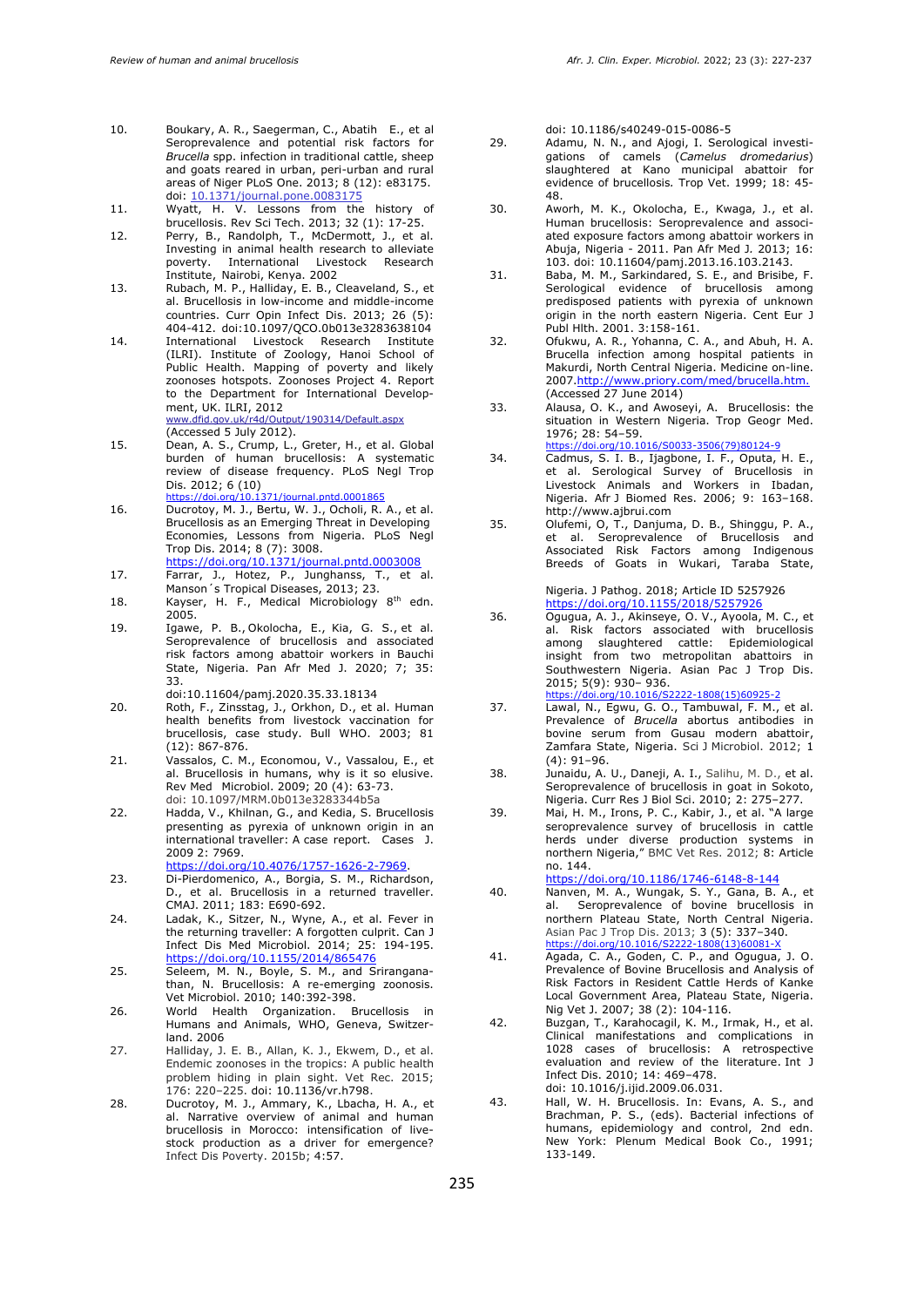- 44. Ariza, J., Gudiol, F., and Pallares, R. Treatment of human brucellosis with doxycycline plus rifampin or doxycycline plus streptomycin. Ann Intern Med. 1992a 117:25-30. <https://doi.org/10.7326/0003-4819-117-1-25>
- 45. Akova, M., Uzun, E., Akahn, H. E., et al. Quinolones in treatment of human brucellosis: comparative trial of ofloxacin-rifampin versus doxycycline-rifampin. Antimicrob Agents Chemother. 1993; 37: 1831- 1834 <https://doi.org/10.1128/AAC.37.9.1831>
- 46. Solera, J., Rodriques-Zapata, M., and Geijo, P. Doxycycline-rifampin versus doxycycline-streptomycin in treatment of human brucellosis due to *Brucella melitensis.* Antimicrob Agents Chemother. 1995; 39: 2061-2067. <https://doi.org/10.1128/AAC.39.9.2061>
- 47. Aygen, B., Doganay, M., Stimerkan, B., et al. Clinical manifestations, complications and treatment of brucellosis: an evaluation of 480 patients. Med Mal Infect. 2002; 32:485-493. [https://doi.org/10.1016/S0399-077X](https://doi.org/10.1016/S0399-077X(02)00403-1)(02)00403[-1](https://doi.org/10.1016/S0399-077X(02)00403-1)
- 48. Garcell, H. G., Garcia, G. E., Pueyo, V. P., et al. Outbreaks of brucellosis related to the consumption of unpasteurized camel milk. J Infect Publ Hlth. 2016; 9: 523–527. <https://doi.org/10.1016/j.jiph.2015.12.006>
- 49. Trujillo, I. Z., Zavala, A. N., Caceres, J. G., et al. Brucellosis, Infect Dis Clin North Am. 1994; 8: 225-241.
- 50. Young, E. J. Brucellosis. In: Emmerson A. Hawkey, P. M., and Gillespie, S. H. (eds). Principles and practice of clinical bacteriology. Chichester: Wiley 1997; 337-348.
- 51. Young, E. J. Brucella species. In: Mandell, G. L., Bennett, J. E., and Dolin R. (eds.) Principles

and practice of infectious diseases, Vol. 2. Philadelphia: Churchill Livingstone. 2000; 2386- 2392.

- 52. Memish, Z., Mah, M. W., Al Mahmoud, S., et al. Brucella bacteraemia: clinical and laboratory observation in 160 patients. J Infect. 2000; 40: 59-63.<https://doi.org/10.1053/jinf.1999.0586>
- 53. Mili, N., Auckenthaler, R., and Nicod, L. P. Chronic brucella empyema. Chest, 1993; 103: 620–621. <https://doi.org/10.1378/chest.103.2.620>
- 54. Kose, S., Serin Senger, S., Akkoclu, G., et al. Clinical manifestations, complications, and treatment of brucellosis: Evaluation of 72 cases. Turk J Med Sc. 2014; 44: 220–223. doi:10.3906/sag-1112-34
- 55. Ruben, B., Band, J. D., Wong, P., et al. Personto-person transmission of *Brucella melitensis.* Lancet, 1991; 337:14-15. [https://doi.org/10.1016/0140-6736\(91\)93332-4](https://doi.org/10.1016/0140-6736(91)93332-4)
- 56. Doganay, M., Aygen, B., and Esel, D. Brucellosis due to blood transfusion. J Hosp Infect. 2001; 49: 151-152. doi: 10.1053/jhin.2001.1004
- 57. Nicoletti, P. The epidemiology of bovine brucellosis. Adv Vet Sci Comp Med. 1980; 24: 69-98.
- 58. Megid, J., Mathias, L. A., and Robles, C. A. Clini cal Manifestations of Brucellosis in Domestic Animals and Humans. Open Vet J. 2010; 4: 119-126.
- <http://dx.doi.org/10.2174/1874318801004010119> 59. Acha, N. P., and Szyfres, B. Zoonoses and Communicable diseases common to man and animals, 3rd ed. Pan American Health Organization (PAHO): Washington D.C. 2003
- 60. Currò, V., Marineo, S., Vicari, D., et al. The isolation of *Brucella* spp. from sheep and goat farms in Sicily. Small Rumin Res. 2012; 106: S2–S5.
- <https://doi.org/10.1016/j.smallrumres.2012.04.025> 61. Saxena, N., Singh, B. B., and Saxena, H. M. Brucellosis in Sheep and Goats and its Serodiagnosis and Epidemiology. Int J Curr Microbiol App Sci. 2018; 7 (1): 1848-1877.

doi: [https://doi.org/10.20546/ijcmas.2018.701](https://doi.org/10.20546/ijcmas.2018.701.225)

- 62. Luchsinger, D. W., and Anderson, R. K. Longitudinal studies of naturally acquired *Brucella abortus* infection in sheep. Am J Vet Res. 1979; 40: 1307-1312.
- 63. Paolicchi, F. A., Terzolo, H. R., and Campero, C. M. Isolation of *Brucella suis* from the semen of a ram. Vet Rec. 1993; 132: 67
- 64. Blasco, J. M., and Molina-Flores, B. Control and eradication of *Brucella melitensis* infection in sheep and goats. Vet Clin North Am Food Anim Pract. 2011; 27 (1): 95–104. doi: [10.1016/j.cvfa.2010.10.003](http://dx.doi.org/10.1016/j.cvfa.2010.10.003)
- 65. Ashraf, M. A., Ahmed, K. A., Torad, F. A., et al. Ultrasonographic and histopathological findings in rams with epididymo-orchitis caused by *Brucella melitensis.* Pak Vet J. 2015; 35 (4): 456-460.
- 66. Alton, G. G. *B. melitensis*. Animal Brucellosis. In: Nielsen & Duncan, Eds. CRC Press: Boca Raton Florida, USA 1990; 17: 383-409.
- 67. Leon, C. F. Brucelosis ovinay caprina. Ed. Office International dês Epizooties – OIE. Paris: Francia 1994; 451.
- 68. European Commission. Brucellosis in sheep and goats (*B. melitensis*). Scientific Committee on Animal Health and Animal Welfare, 2001; SANCO.C.2/AH/R23/2001, 89.
- 69. Deyoe, B. L. Brucellosis. In: Leman, A. D., Straw, B., and Glock, R. D. (eds.) Diseases of swine. 6<sup>th</sup> ed. Ames: Iowa State University Press 1986; 599-607.
- 70. Gillespie, J. H., and Timoney, J. F. Hagan and Bruner´s infectious diseases of domestic animals. Cornell University Press: Ithaca, NY; 1981; 85.
- 71. CFSPH. Canine Brucellosis: *B. canis*. Animal Disease Factsheets. 2007; [www.ivis.org](http://www.ivis.org/) (Accessed on 7 august 2009].
- 72. Megid, J., Brito, A. F., and Moraes, C. C. G. Epidemiological assessment of canine brucellosis. Arq Bras Me Vet. Zootec. 1999; 51: 439- 440. <https://doi.org/10.1590/S0102-09351999000500007>
- 73. Shin, S., and Carmichael, L E. Canine Brucellosis caused by *B. canis*. Recent Advances in Canine Infectious Diseases. 1999. [www.ivis.org](http://www.ivis.org/) (Accessed on 7 august 2009]
- 74. Hollett, R. B. Canine brucellosis: Outbreaks and compliance. Theriogenology. 2006; 66: 575- 587.
- <https://doi.org/10.1016/j.theriogenology.2006.04.011> 75. Wanke, M. M. Canine brucellosis. Anim Reprod Sci. 2004; 82-83: 195-207.
- <https://doi.org/10.1016/j.anireprosci.2004.05.005> 76. World Health Organization. Global health risks: mortality and burden of disease attributable to selected major risks. WHO, Geneva, 2009. [www.who.int/healthinfo/global\\_burden\\_disease/](http://www.who.int/healthinfo/global_burden_disease/) global\_health\_risks/en/ index.html (Accessed on 5 July 2012).
- 77. McDermott, J., and Arimi, S. M. Brucellosis in sub-Saharan Africa: epidemiology, control and economic impact. Vet Microbiol. 2002; 90 (1–4): 111–134.
	- [https://doi.org/10.1016/S0378-1135](https://doi.org/10.1016/S0378-1135%20(02)00249-3) (02)00249-3
- 78. Chukwu, C. C. Brucellosis in Africa. Part I: The prevalence. Bull Anim Hlth Prod Afr. 1985; 33: 193-198.
- 79. Sulima, M., and Venkataraman, K. S. Economic losses associated with brucellosis of sheep and goats in Tamil Nadu. Tamil Nadu J Vet Anim Sci. 2010; 6: 191–192.
- 80. Domenech, J., Lucet, P., Valant, B., et al. La brucellose bovine en Afrique centrale. Résultats statistiques des enquêtes menées au Tchad et au Cameroun. Rev Elev Méd vé. Pays trop. 1982; 33: 271–276.
- 81. Coelho, A. M., Pinto, M. L., et al. Cost-benefit analysis of sheep and goat brucellosis